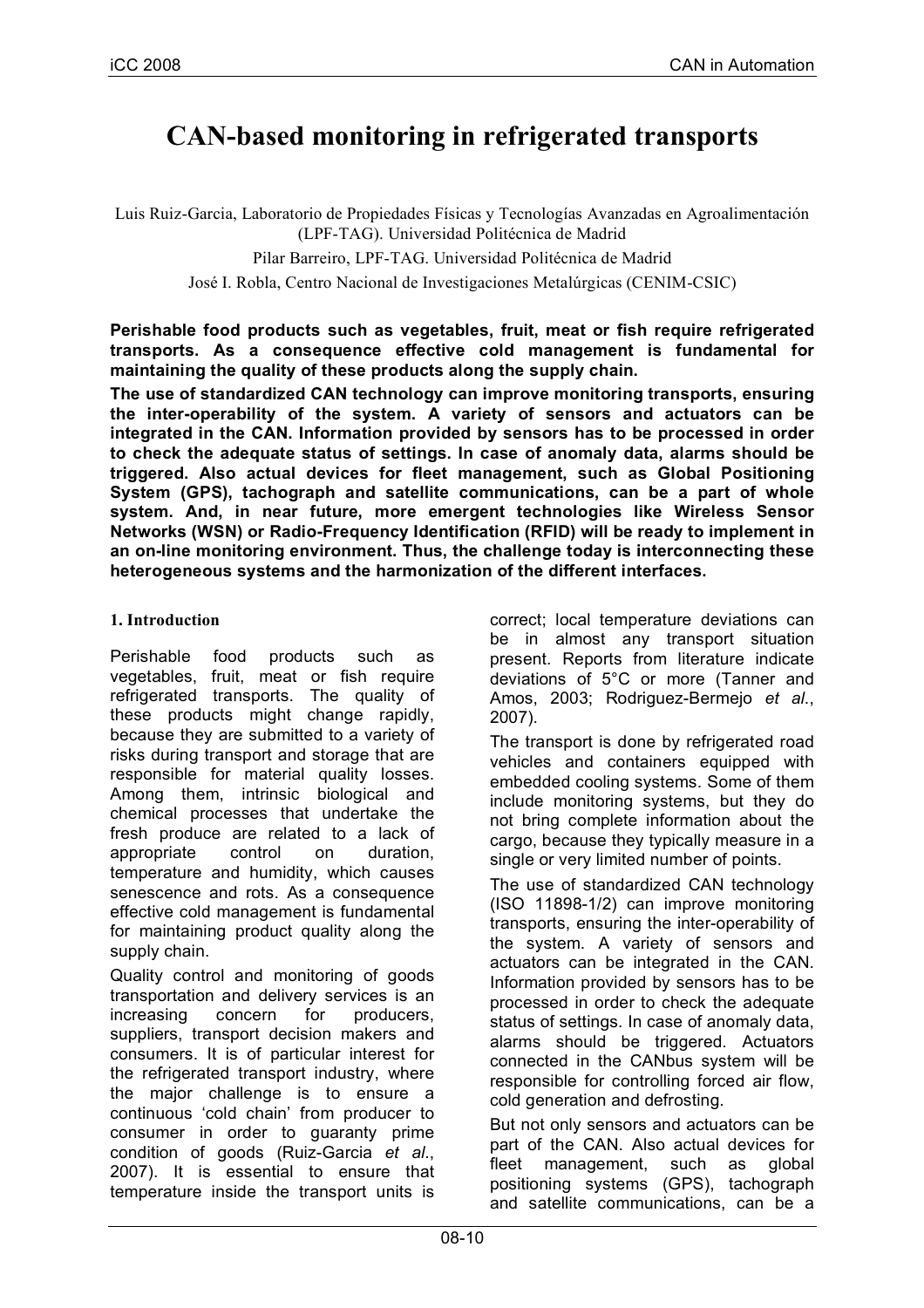part of whole system. And in near future, more emergent technologies like Wireless Sensor Networks (WSN) or Radio-Frequency Identification (RFID) will be ready to implement in the on-line monitoring of perishable goods.

The challenge is the interconnection of the different subsystems, with different interfaces and profiles, being the CAN the backbone of the system.

Thus, the concept of "Smart Container" is emerging. The system should comprise multiple types of sensors, with distributed measures depending on location. Authorized supply chain participants will track a container's progress as it journeys from the point of stuffing to the point of unloading. Logistics personnel will obtain this information for their shipments from the information network and can use it for supply, factory and route planning (Ruiz-Garcia *et al*., 2007).

## **2. CAN-based in-vehicle networks for trucks/trailers**

A few fieldbus systems have evolved to be dominant the facto standards, being the most relevant are AS-I, Ethernet, WorldFIP, Profibus, Interbus, P-Net and CANbus. From these, CAN based systems (Fig. 1) are the basis for road vehicles (SAE J1939 and ISO 11992) and also for ships, with the NMEA 2000.



## **Figure 1: CANbus standards evolution**

The CAN protocol was internationally standardized in 1993 as ISO 11898. The conformance test for the CAN protocol is defined whitin ISO 16845, which guarantees the interchangeability of CAN chips. It comprises the data link layer in accordance with a seven layer ISO/OSI (Open System Interconnection) reference model (ISO 7498, 1997).

The last version of the ISO11898: Road vehicles -- Controller area network (CAN) has 5 parts: 1) Data link layer and physical signalling, 2) High-speed medium access unit, 3) Low-speed, fault tolerant, medium dependent interface, 4) Timetriggered communication while 5) Highspeed medium access unit with low-power mode (ISO11898, 2007).

CANbus is one of the most commonly used field buses in application domains that have real-time requirements like: passenger and cargo trains, maritime electronics, aircraft and aerospace electronics, factory automation, industrial machine control, lifts and escalators, building automation, medical equipment and devices. CAN is implementing fixedpriority scheduling (FPS) using a bit-wise arbitration mechanism in the medium access control (MAC) layer, This mechanism resolve collisions in a deterministic way and is amenable for timing analysis (ISO 11898; CiA, 2007).

CAN hardware implementations cover the lower two layers of the OSI reference model (Physical layer and Data Link Layer) while higher layer protocols cover the rest of the layers (Network layer, Transport layer, Session layer, Presentation layer). Examples of CANbased higher layer protocols are CANopen, DeviceNet, CANKingdom, SAE J1939, etc. (CiA, 2007).

## **SAE J1939**

The SAE J1939 application profile defines the CAN-based in-vehicle communication for trucks and buses. It was developed by the American Society of Automotive Engineers (SAE). A J1939 network connects electronic control units (ECU) towards a truck or trailer system SAE J1939 specifies, e.g., how to read and write data, but also how to calibrate certain subsystems. The maximum bus length of SAE J1939 is 40 m, with a maximum number of 30 nodes and data rate about 250 kbps, 1850 messages per second (SAE J1939, 2000, Johannsson, 2003).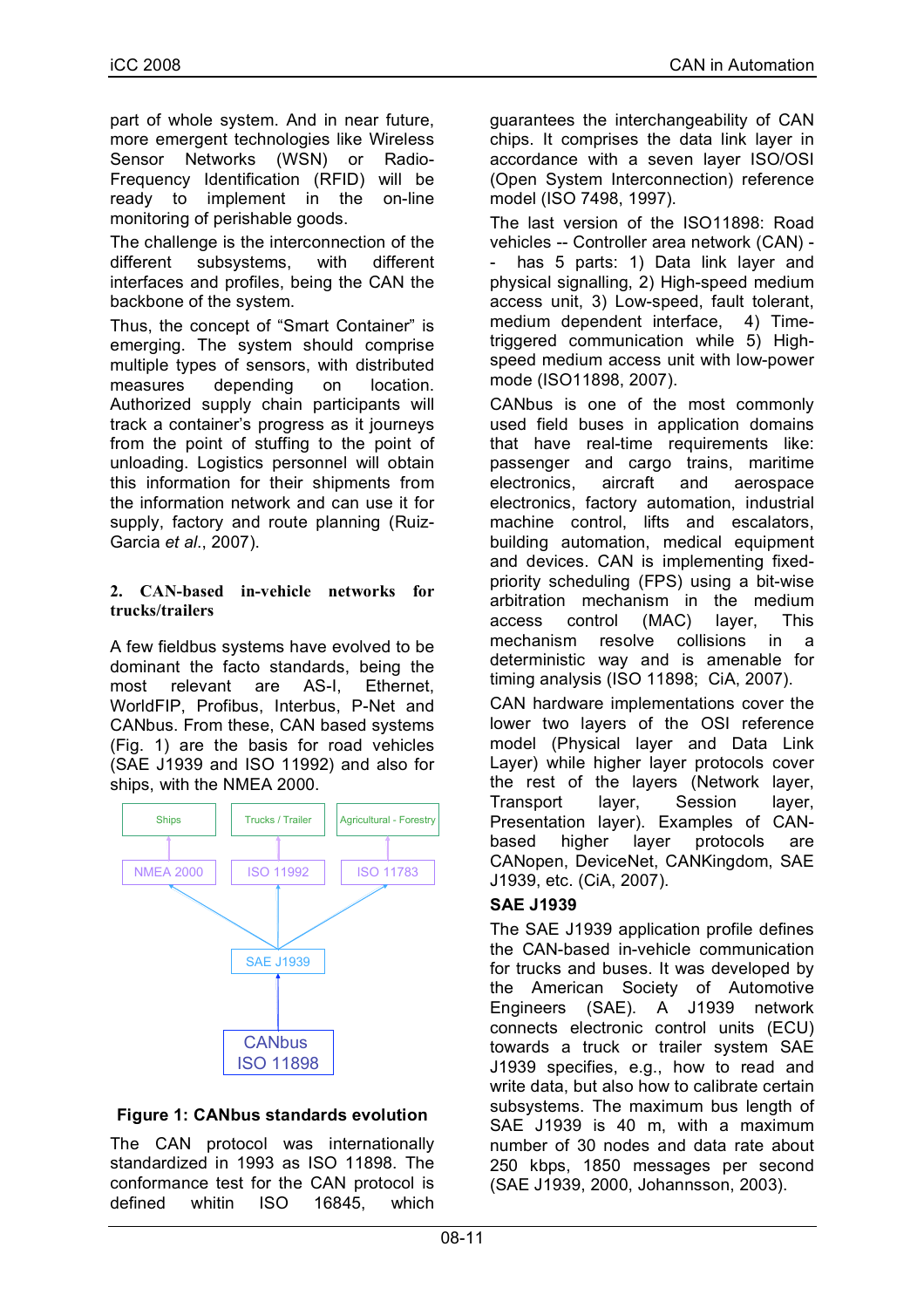Other industries have adopted the general J1939 communication functions, in particular the J1939/21 and J1939/31 protocol definitions, which are required for any J1939 compatible system (CiA, 2007; SAE J1939, 2000; Johannsson, 2005).

## **ISO 11992**

The ISO 11992 Road vehicles Interchange of digital information on electrical connections between towing and towed vehicles – is presently integrated by 4 parts, as separated documents: 1) Physical layer and data link layer, 2) Application layer for brakes and running gear, 3) Application layer for equipment other than brakes and running gear, & 4) **Diagnostics** 

This standard specifies a J1939 - based application profile for the communication between truck and trailer. The ISO 11992 standard is also suitable for road trains with multiple trailers (up to five). The address assignment procedure is initiated by the commercial vehicle and automatically assigns addresses to the towed vehicles (ISO 11992, 2003).

Part 1 defines the physical layer and the data link layer. The physical bus consists of unscreened twisted pair (CAN\_H and CAN\_L) for the transmission of the differential signals. These conductors may be part of a multi-core cable. For the physical layer the characteristic impedance has no significant influence. The total length of the bus cable is split into three parts. The signal voltage levels are different from ISO 11898-2. The voltage levels for a dominant bit are specified as 2/3-supply voltage for CAN\_H and 1/3-supply voltage for CAN\_L. A recessive bit is represented by 1/3-supply voltage for CAN\_H and 2/3-supply voltage for CAN\_L.

Part 2 specifies the parameters and messages for electronically controlled braking systems including ABS (Anti-lock braking systems) and for running gear equipment (i.e. systems for steering, suspension and tires). The analog parameters are specified by data length, resolution including engineering units and offset, data range and type (measured or status). Part 3 specifies the parameters and messages for all other electronically controlled systems.

Part 4 of this standard defines the diagnostics services that are divided into basic and enhanced diagnostic applications. The purpose of the basic diagnostics is to provide vehicle independent identification and information. The enhanced services are truck-specific (CiA, 2007).

A Special Interest Group within the CAN in Automation (CiA) is working in the development and maintenance of CANopen gateway profile for trucks. Thus a set of CANopen interface profiles has been developed, specifying gateways to J1939 in-vehicle networks for trucks, buses, trailers and other commercial vehicles. Also interface compliant to ISO 11992 (truck/trailer point-to-point network), SAE J1939-71 (truck power-train network), or ISO 11783 has been established (CiA, 2007).

#### **3. Wireless/wired communication to fleet management systems**

There are several possibilities to achieve wireless communication for intermodal transport: Wireless Wide Area Network (WWAN), Wireless Local Area Network (WLAN) and WSN (Fig. 2).



**Figure 2: WWAN, WLAN and WSN in intermodal flow**

## **WWAN**

Wide area network enable long-range communications between the container and the central servers and are facilitated by satellite and cellular systems. Satellite is quite expensive compared to cellular systems, but has virtually ubiquitous coverage, so it can relay status messages and GPS data from nearly anywhere in the world. Satellite messaging systems are utilized in developing regions that lack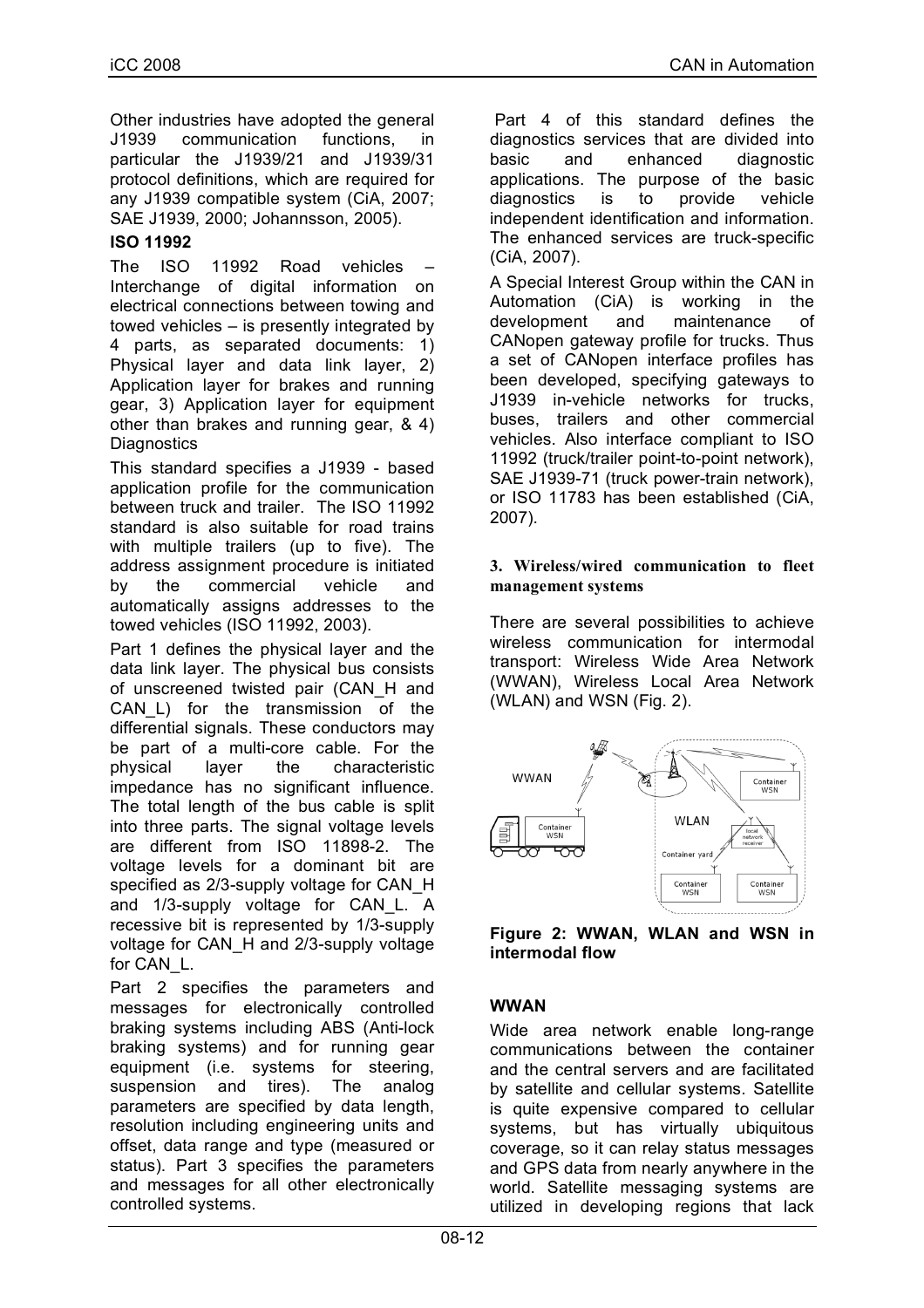cellular infrastructure. Low-Earth Orbit (LEO) satellites are most likely to be used for sending short data messages because of their relative low cost compared to traditional satellite services (ABI Research, 2004).

The use of satellites for monitoring refrigerated containers generally fails when antennas of the containers are shadowed, making data transmission impossible. The same fact applies when containers are stowed inside a deck. In future, however, it will definitely be possible to send data transmitted via satellite from the ship to receiving stations on land, to enable the refrigerated containers to be accessed online. Cellular devices make use of surface antennas for transmission (GDV, 2005).

Global System for Mobile-communication (GSM) and General Packet Radio Service (GPRS) modems are widely used in commercial solutions in vehicle tracking and fleet management. Recently 3G technology have emerged, 3G wireless services offer packet data enhancements to applications such as increasing speed and capacity for voice and data services together with high quality of service facilities. The two main 3G technologies under standardisation are UMTS (Universal Mobile Telecommunications System) and CDMA2000 (Code Division Multiple Access 2000). UMTS is being considered as a good option for container tracking, as nearly ubiquitous coverage is available in Europe (Baghaei and Hunt, 2004).

## **WLAN**

Wi-Fi (Wireless-Fidelity) is a set of product compatibility standards for wireless local area networks based on the IEEE 802.11.x specifications (Wi-Fi, 2007). Wireless LAN (IEEE 802.11) is a flexible data communication protocol implemented to extend or substitute for a wired local area network, such as Ethernet. The bandwidth of 802.11b is 11 Mbits and it operates at 2.4 GHz frequency.

Wi-fi may provide intermediate range data transfers at ports, in marine vessels, and in container yards and terminals. Wi-fi already has a large role locating assets in a yard, such as heavy equipment and crane. The role is expected to expand in order to provide rapid data access. Wi-fi enables RFID readers, handheld or in a fixed location for data storage and verification (Ruiz-Garcia *et al*., 2007).

## **WSN**

At current stage there are two available standard technologies for WSN: ZigBee and Bluetooth. Both are within the Industrial Scientific and Medical (ISM) band of 2.4 GHz, which provides license free operations, huge spectrum allocation and worldwide compatibility. ZigBee is more suitable for WSN, mainly because of its low power consumption derived from its multi-hop communication. The power consumption in a sensor network is of primary importance and it should be extremely low. The ZigBee protocol places primary importance on power management since it has been developed for allowing low power consumption and years of battery life. The suitability of this standard for WSN in transports has been proposed for various authors (Qingshan *et al*, 2004; Jedermann *et al*. 2006; Ruiz-Garcia *et al*., 2008)

Bluetooth works better in applications where large data rates are important, though it requires more energy consumption (Shih *et al*., 2001).

In comparison ZigBee provides higher network flexibility than Bluetooth, allowing different topologies like star, cluster tree or mesh network. ZigBee allows a wider number of nodes, above 65.000 according to specification. Also transmission range is longer (1-100 m) for ZigBee than for Bluetooth (1-10 m) (Baronti *et al*., 2007).

The ZigBee standard is built on top of IEEE 802.15.4 standard. The IEEE 802.15.4 standard defines the physical and MAC (Medium Access Control) layers for low-rate wireless personal area networks (IEEE, 2003). The physical layer supports three frequency bands with different gross data rate: 2450 MHz (250 kbps), a 915 MHz (40 kbps) and 868 MHz (20 kbps). It also supports functionalities for channel selection, link quality estimation, energy measurement and clear channel assessment. ZigBee standardizes both the network and the application layer. The network layer is in charge of organizing and providing routing over a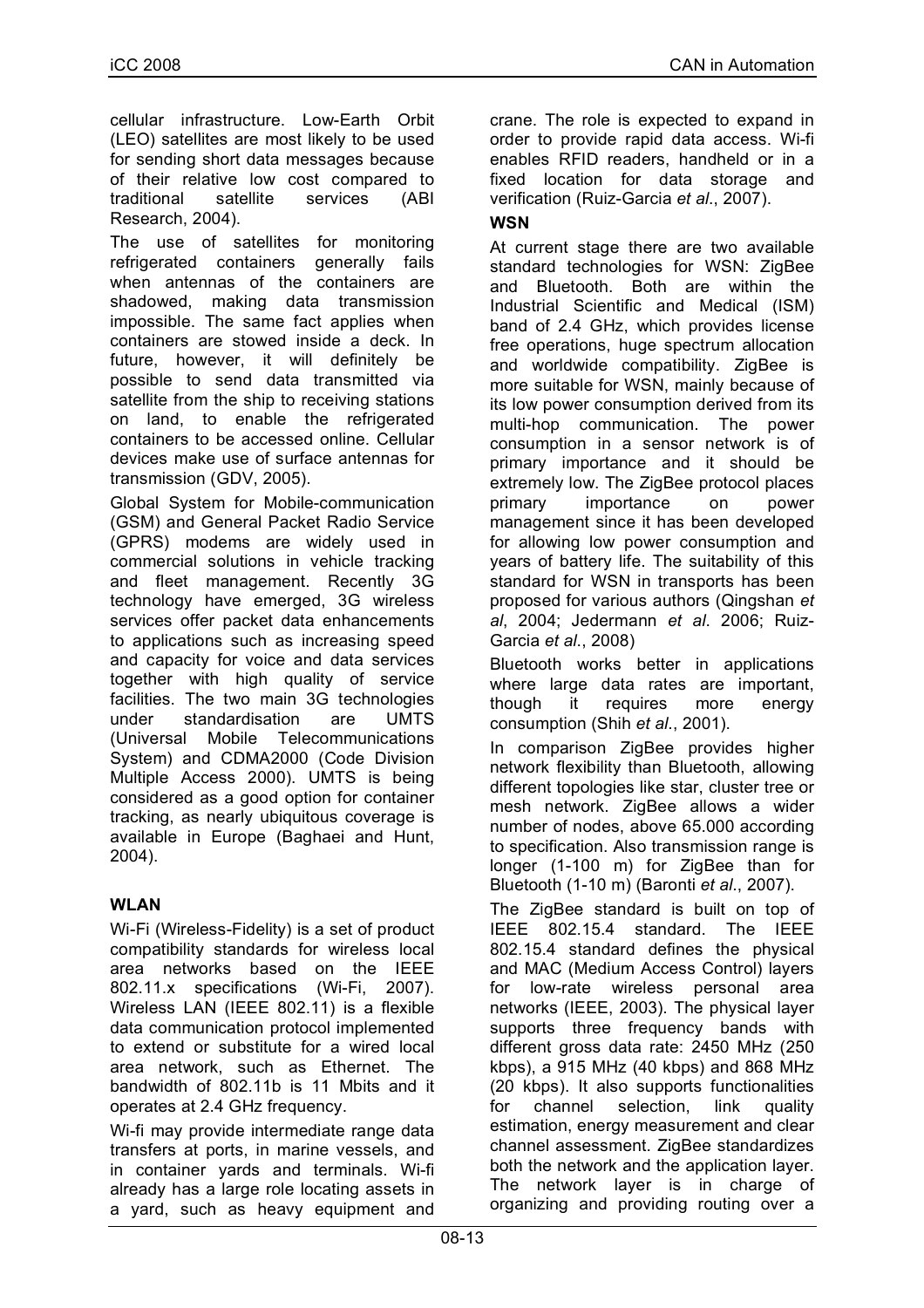multi-hop network, specifying different network topologies: star, tree and peer to peer. The Application Layer provides a framework for distributed application development and communication.

It is possible to add a gateway that changes wired CAN signals to wireless ZigBee signals. The gateway must convert CAN packets to wireless packets, and viceversa. The development of this interface was faced by Byrnes *et al.*, (2006), using a small canbus network with two CAN development boards and two wireless transceivers.

#### **4. External interface for data recorder/monitor**

The ISO 16844 is an International standard defining the CAN-based tachograph specifications to be used in trucks and buses.

It specifies the CAN interface for the interchange of digital information between a road vehicle's tachograph system and vehicle units, and within the tachograph system itself. It specifies parameters of, and requirements for, the physical and data link layers of the electrical connection used in the electronic systems (ISO 16844-4, 2004).

Also this standard specifies the parameters and the secured interchange of digital information between a road vehicle's tachograph system and vehicle units, and within the tachograph system itself.

#### **5. RFID interface for goods to loaded and off-loaded**

RFID has been increasingly used in logistics and supply chain management in recent years. RFID technology can identify, categorize, and manage the flow of goods and information throughout a supply chain and also it provides automatic vehicle and equipment identification. RFID has the ability to allow energy to penetrate certain goods and to read a tag that is not visible. It is thereby able to identify those goods without scanning a barcode.

The system is made up of three components: a remote device called the tag (transponder), a reader and a host interface (Finkenzeller, 2004).

There are many distinct protocols used in various RFID systems, from the lower ranges of the spectrum 135 KHz to the super high frequency (SHF) range at 5.875 GHz. Multimodal shipping containers use tags operating at 433 MHz or 2.45 GHz (Finkenzeller, 2004; Dobkin and Wandinger, 2005).

New RFID semi-passive hardware recently available, instrumented with sensors, can extends the range of application beyond the areas mentioned, because it gives new features like temperature or shock measurement. This represents a new type of wireless sensor which can be very useful for cold chain monitoring.

The RFID readers can be connected to a CAN converter, enabling the use of large quantity of RFID readers. We can find in the market devices that allow the integration of RFID in CAN. These devices are able to read and write to transponders according to ISO 14443 (50 mm) and ISO 15693 (90 mm).

The CiA has released the CiA 445 CANopen device profile for RFID readers/writers. The objective of the profile is to enable easy system integration of RFID readers into CAN networks. The device profile will make CiA 445-compliant RFID readers from different manufacturers interchangeable with a minimum of time and configuration effort (CiA, 2007).

## **6. Interface to GPS or other navigation systems**

Electronic monitoring of the location during transport can be achieved with two different methods: Automatic vehicle identification versus GPS. The former involves the detection of the conveyance at various critical waypoints along its normal route being ratter inexpensive since it involves a relatively small number of active systems reporting to a central data processing site. Time between waypoints can be monitored for compliance with regard to expected travel times, though conveyance can be lost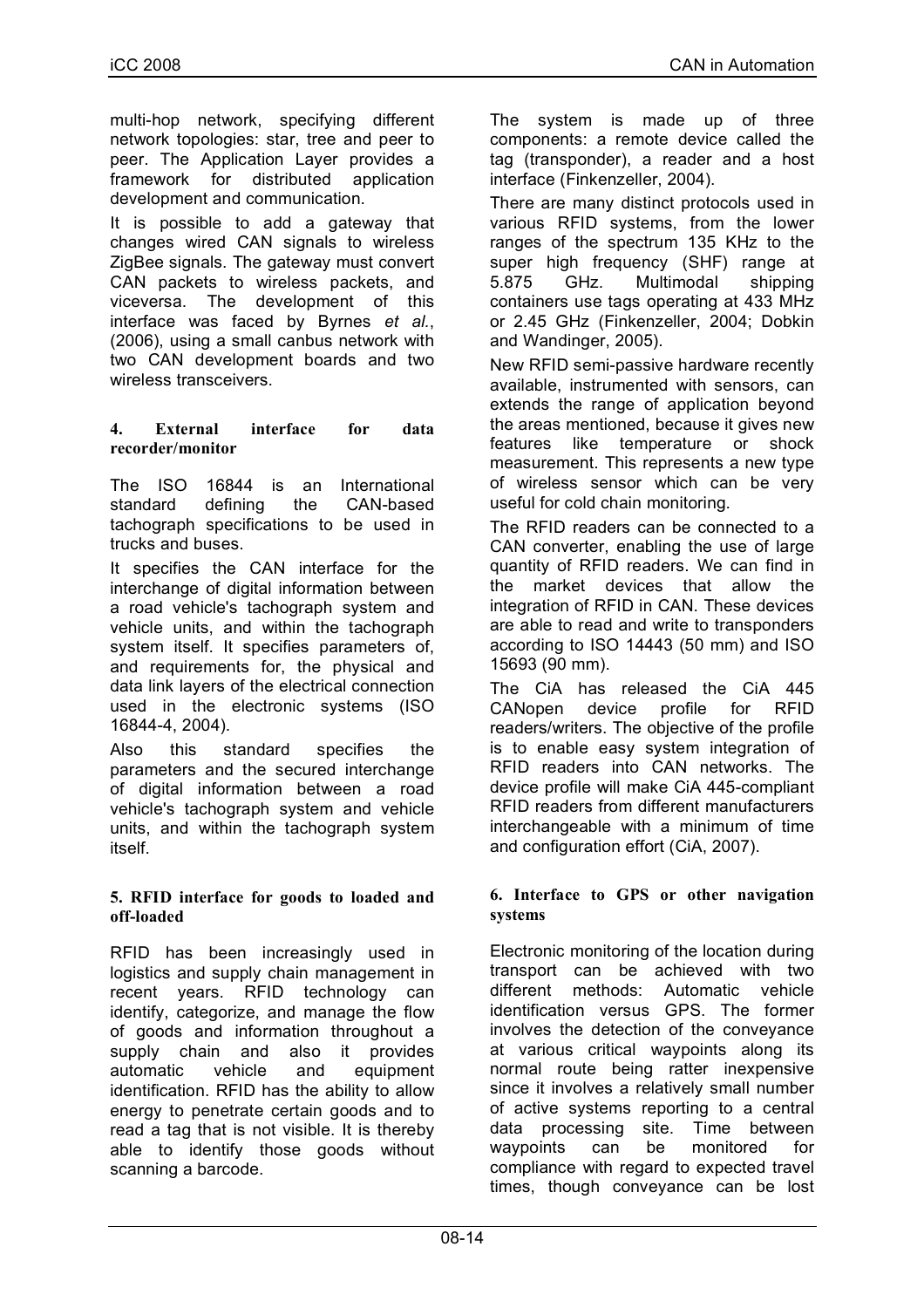when the vehicle changes its normal route (Transcore, 2003).

Another way for vehicle location are the so called global positioning systems. The most extended one is NAVSTAR-GPS (Navigation System with Time and Ranging-Global Positioning System) developed and maintained by the US Department of Defence and the US Department of Transportation. NAVSTAR-GPS coexists with the Russian GLONASS (Globaluaya Navigatisionnaya Sputnikovaya Sistema).

Europe is developing his own system under the designation "Galileo", it is expected to be completely operative in the year 2010. For the location of containers the accuracy, availability and integrity of the stand-alone these system is not enough. In order to obtain the required performance augmentation systems are used, like EGNOS (European Geostationary Navigation Overlay Service) or LAAS (Local Area Augmentation System) (Lechner and Baumann, 2000).

GPS is currently integrated with RFID in order to locate vessel position as well as those containers that arrive on it. The system does have drawbacks, including the limited coverage in remote areas of the world, signals blockance when containers are stored, battery dependence, reliance on human intervention, and requirement of extensive maintenance. The remote coverage limitation is the main drawback that prevents GPS from tracking individual container positions on land. GPS offers significant prospects in the future as its area of coverage is increasing and effort are placed to promote system flexibility (Balog *et al*, 2005).

## **7. Conclusions**

The next generation of reefer containers are required to have higher performance than those of today. The innovations in wireless and digital electronics enable applications which will become very common in future transport vehicles.

The container unit becomes the target for monitoring instead of the tractor. Thus monitoring system is located in the container though optimized to reach as much information as possible from external sources in order to rationalize the amount of sensing units to be installed.

Intelligent transport systems must be compatible with the SAEJ1939 and ISO 11992 standards, allowing connection between different subnetworks, as well as filtering and processing messages from sensors. The use of standardized, open network is essential for ensuring the interoperability of the system. The advantage of having a standard is considerable, since it enables independent development of individual networked components, also allowing manufacturers to use components from different suppliers.

The trouble-free exchange of information between individual sub-systems is one of the prerequisites for a rational design and operation of the total system. A European or world-wide harmonization of different interfaces is necessary. The interconnection of these heterogeneous systems is a challenge that should be faced.

## **Acknowledgements**

Thanks to the SENSOFRIGO research program supported by the Ministry of Education and Science of Spain (Ref: AGL2003-06073-C02-01) and TAGRALIA project funded by the Comunidad de Madrid.

Luis Ruiz-Garcia LPF-TAG. Universidad Politécnica de Madrid ETSI Agrónomos. Edificio Motores. Avda. Complutense. 28040 MADRID Tel: +34 913 365 862 Fax: +34 913 365 845 luis.ruiz@upm.es www.lpftag.upm.es

#### Pilar Barreiro

LPF-TAG. Universidad Politécnica de Madrid ETSI Agrónomos. Edificio Motores. Avda. Complutense. 28040 MADRID Tel: +34 913 365 862